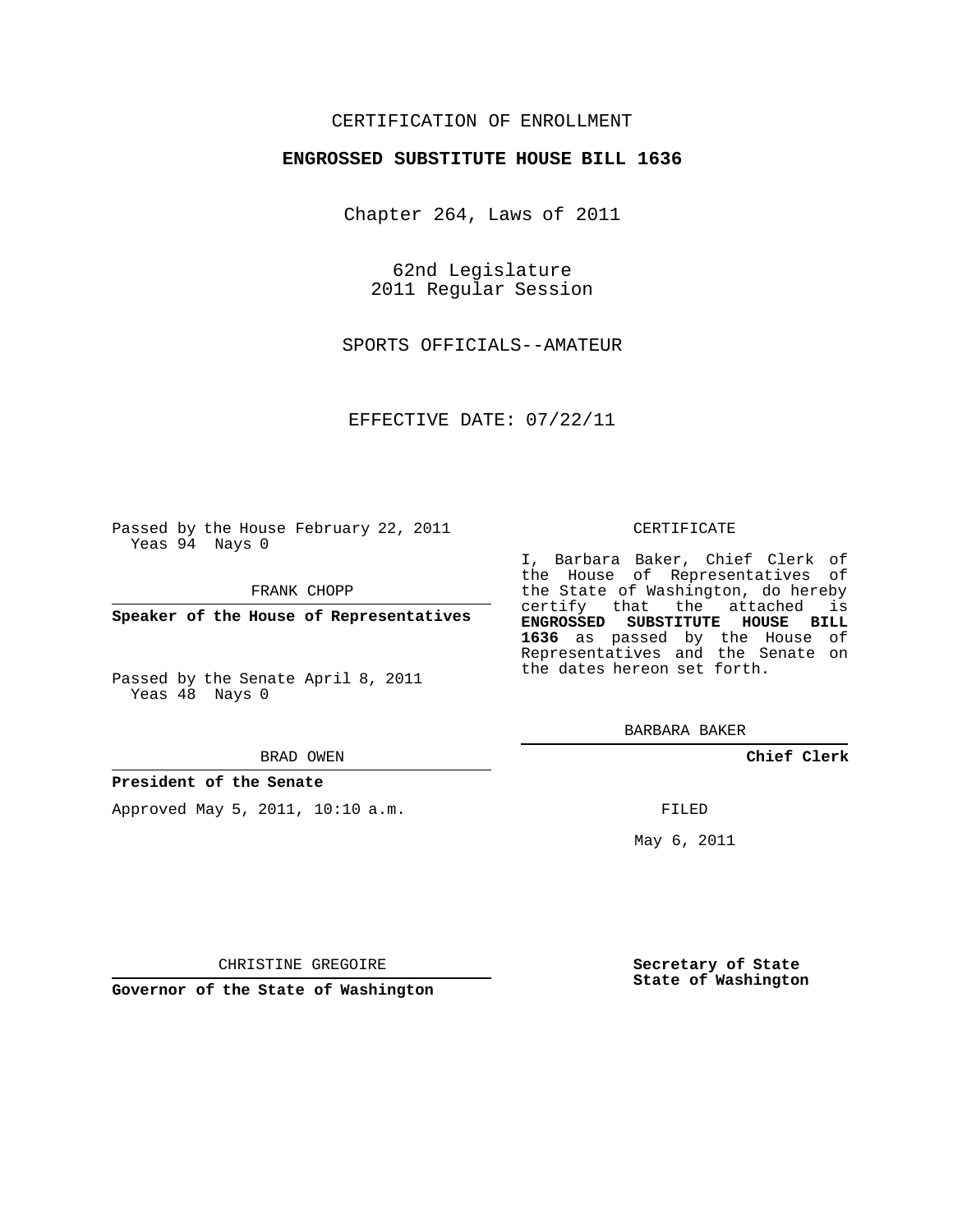# **ENGROSSED SUBSTITUTE HOUSE BILL 1636** \_\_\_\_\_\_\_\_\_\_\_\_\_\_\_\_\_\_\_\_\_\_\_\_\_\_\_\_\_\_\_\_\_\_\_\_\_\_\_\_\_\_\_\_\_

\_\_\_\_\_\_\_\_\_\_\_\_\_\_\_\_\_\_\_\_\_\_\_\_\_\_\_\_\_\_\_\_\_\_\_\_\_\_\_\_\_\_\_\_\_

Passed Legislature - 2011 Regular Session

## **State of Washington 62nd Legislature 2011 Regular Session**

**By** House Labor & Workforce Development (originally sponsored by Representatives Upthegrove, Nealey, Ormsby, Green, Fitzgibbon, Liias, Orcutt, Maxwell, Sullivan, Pedersen, Anderson, Van De Wege, McCune, Orwall, Ross, Goodman, Sells, Bailey, Stanford, Pearson, Roberts, Kristiansen, Warnick, Cody, Moscoso, and Billig)

READ FIRST TIME 02/07/11.

 1 AN ACT Relating to amateur sports officials; amending RCW 2 50.04.245; and adding a new section to chapter 50.04 RCW.

3 BE IT ENACTED BY THE LEGISLATURE OF THE STATE OF WASHINGTON:

 4 **Sec. 1.** RCW 50.04.245 and 2007 c 146 s 14 are each amended to read 5 as follows:

 (1) Subject to the other provisions of this title, personal services performed for, or for the benefit of, a third party pursuant to a contract with a temporary staffing services company or services referral agency constitutes employment for the temporary staffing services company or services referral agency when the agency is responsible, under contract or in fact, for the payment of wages in remuneration for the services performed.

13 (2) The temporary staffing services company or services referral 14 agency is considered the employer as defined in RCW 50.04.080.

15 (3) Services performed by amateur sports officials, on a contest-16 by-contest basis, for interscholastic and youth or adult recreational 17 sports contests are not considered employment for a services referral 18 agency if the agency is not responsible for payment to the amateur